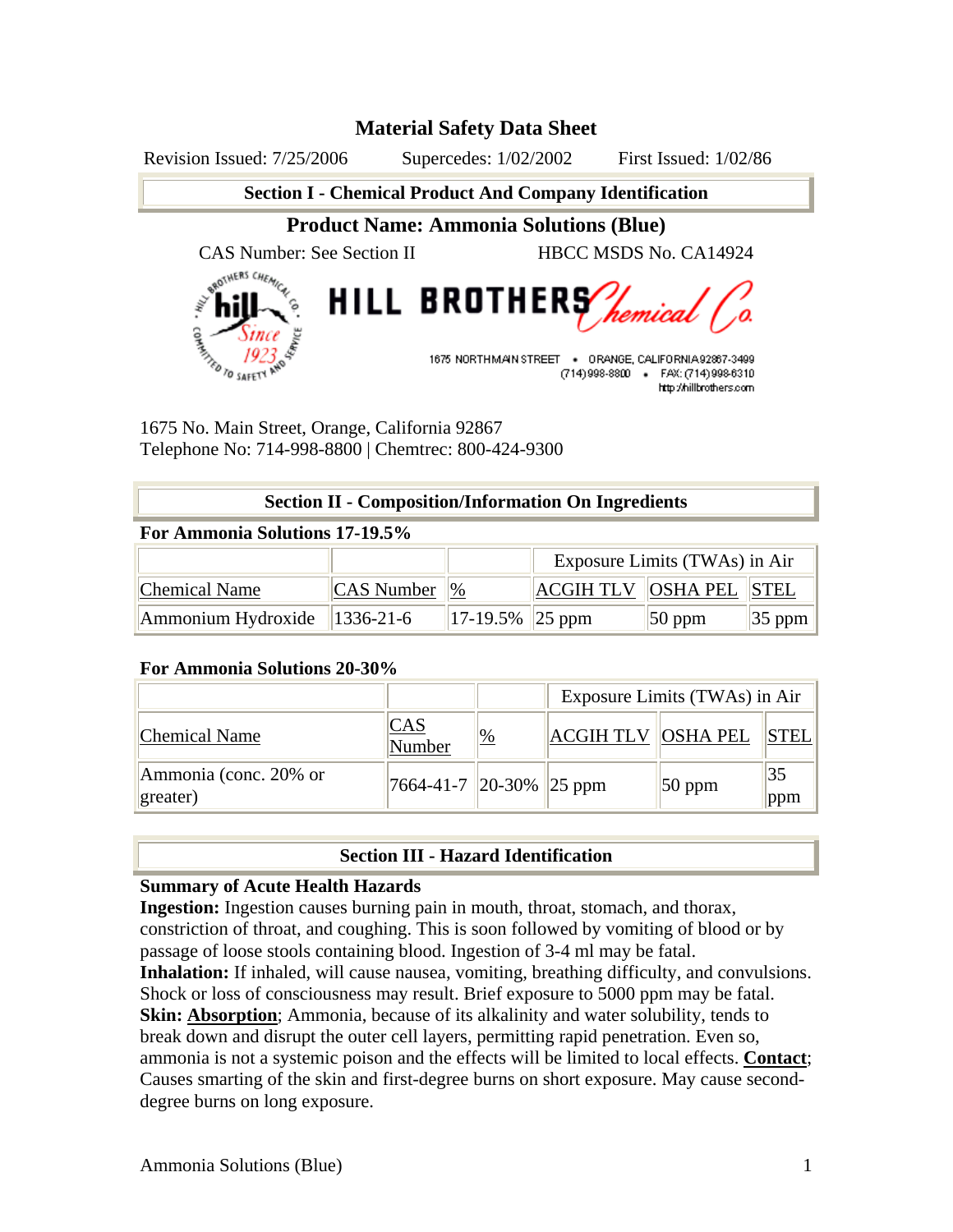**Eyes:** Vapor is irritating to the eyes. Liquid will cause burns.

**Signs and Symptoms of Exposure:** Burning of the eyes, conjunctivitis, skin irritation, swelling of the eyelids and lips, dry red mouth and tongue, burning in the throat, and coughing. In more severe cases of exposure, difficulty in breathing, signs and symptoms of lung congestion, and, ultimately, death from respiratory failure due to pulmonary edema may occur.

**Effects of Overexposure:** Irritation and possible burns of the skin and mucous membranes. Headache, salivation, nausea, and vomiting. Difficult or labored breathing and cough with bloody mucous discharge. Bronchitis, laryngitis, hemoptysis, and pulmonary edema or pneumonitis. Ulceration of the conjunctiva and cornea, and corneal and lenticular opacities. Damage to the eyes may be permanent.

## **Emergency and First Aid Procedures:**

**Medical Conditions Generally Aggravated by Exposure:** Ammonia is a respiratory irritant. Persons with impaired pulmonary function may be at increased risk from exposure.

#### **Section IV - First Aid Measures**

**Ingestion: Do Not Induce Vomiting**. If person is conscious, give large quantities of water and, if possible, diluted vinegar, lemon juice, orange juice, or other citric juices to neutralize the ammonia. Delay may cause perforation of esophagus or stomach. OBTAIN MEDICAL ATTENTION.

**Inhalation:** Remove victim to fresh air. Give oxygen if breathing is difficult. If breathing has stopped, start artifical respiration. Keep victim calm and resting. OBTAIN MEDICAL ATTENTION.

**Skin:** Apply water immediately to exposed areas of skin and continue for at least 15 minutes. Remove contaminated clothing while continuing to apply water. Do not apply salves or ointments to affected areas. OBTAIN MEDICAL ATTENTION.

**Eyes:** Immediately flush with flowing water for at least 15 minutes with the eyelids held apart. OBTAIN MEDICAL ATTENTION.

#### **Section V - Fire Fighting Measures**

| <b>Flash Point: N/A</b> | <b>Autoignition Temperature:</b> $850^{\circ}$ C; $1560^{\circ}$ F               |
|-------------------------|----------------------------------------------------------------------------------|
|                         | <b>Lower Explosive Limit:</b> 16% by volume Upper Explosive Limit: 25% by volume |
| Ammonia gas             | Ammonia gas                                                                      |

**Unusual Fire and Explosion Hazards:** The presence of oil or other combustible materials will increase the fire hazard. The explosive (flammable) range of ammonia is broadened by a mixture of oxygen replacing air, and by temperature and pressure higher than atmospheric.

**Extinguishing Media:** Water spray or fog type streams. Chemical or  $CO<sub>2</sub>$  should be used on small fires only.

**Special Firefighting Procedures:** Stop the flow of liquid. Use water to keep fire exposed containers cool and to protect men affecting the shut off. Wear self-contained breathing apparatus and full protective clothing. Approach fire upwind and evacuate area downwind if needed.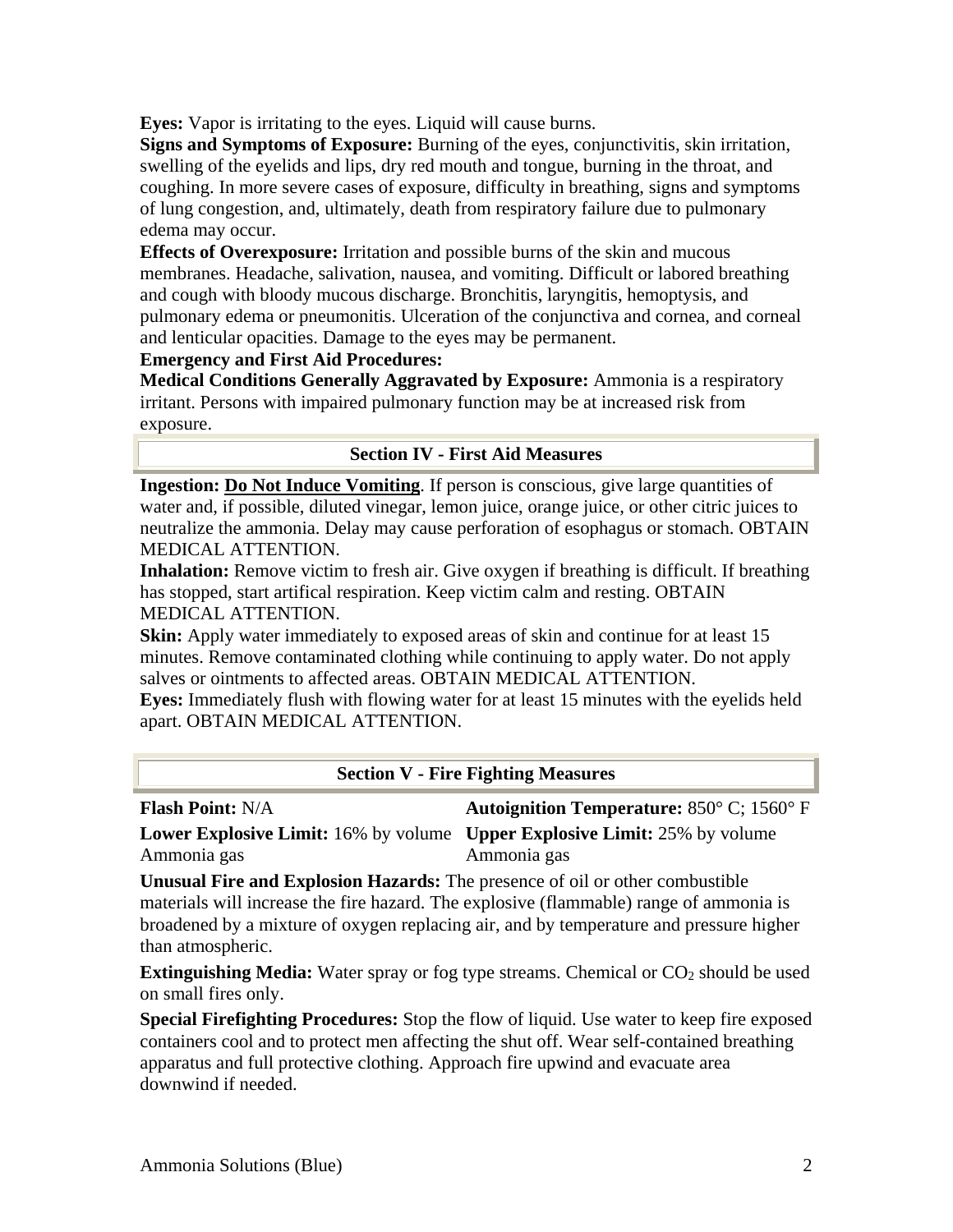## **Section VI - Accidental Release Measures**

Stop the flow. Wear self-contained breathing apparatus and full protective clothing. Approach spill from upwind and evacuate area downwind. Prevent runoff from entering streams, drinking water supply or sewers. Dike to contain spill. Dilute with water, if necessary to reduce ammonia vaporization. Can be neutralized with dilute phosphoric or sulfuric acids. Vinegar will effectively neutralize small spills of aqua ammonia.

#### **Section VII - Handling and Storage**

Avoid heating containers of aqua ammonia. Avoid storing in close proximity to strong acids. Avoid contact with skin and eyes. Avoid inhalation of vapors. **Other Precautions:** Harmful to aquatic life in very low concentrations. May be dangerous if it enters water intakes. Notify local health and wildlife officials. Do not

contaminate any body of water by direct application, cleaning of equipment or disposal.

# **Section VIII - Exposure Controls/Personal Protection**

**Respiratory Protection:** Unless ventilation is adequate to keep airborne concentrations below the exposure standard, wear approved respiratory protection such as an ammonia canister mask or an approved air supplied respirator. Canister or cartridge type masks must not be used above their exposure limits. From 0-200 ppm, a cartridge type 1/2 mask respirator is needed. From 200-500 ppm a type "N" gas mask with full face piece is needed. Over 500 ppm a self-contained breathing apparatus (SCBA) is required. **Ventilation:** Local exhaust is essential. Spark-proof fans desirable with mechanical ventilation. Ducts should be located at ceiling level and lead upwards to the outside. Local exhaust must be adequate to reduce ammonia concentration below 25 ppm. **Protective Clothing:** Rubber boots, gloves, apron, and coat. Use of protective oil will reduce skin irritation from ammonia.

**Eye Protection:** Tight fitting chemical safety and splash-proof goggles and/or a splashproof faceshield must be worn if there is a likelihood of exposure. Persons subject to ammonia exposure must not wear contact lenses.

**Other Protective Clothing or Equipment:** Eyewash fountain and safety shower should be available in the work area.

**Work/Hygienic Practices:** Avoid contact with skin and avoid breathing vapors. Do not eat, drink, or smoke in work area. Wash hands before eating, drinking, or using restroom. Do NOT place food, coffee or other drinks in the area where dusting or splashing of solutions is possible.

| <b>Section IX - Physical and Chemical Properties</b>      |                                                     |  |
|-----------------------------------------------------------|-----------------------------------------------------|--|
| <b>Physical State: Liquid</b>                             | pH: > 13                                            |  |
| <b>Melting Point/Range: N/A</b>                           | Boiling Point/Range: $82.8-116.7$ °F @<br>14.7 PSIA |  |
| Appearance/Color/Odor: Colorless liquid with pungent odor |                                                     |  |
| <b>Solubility in Water: 100%</b>                          | Vapor Pressure(mmHg): 268-720 @<br>$80^{\circ}F$    |  |
| Specific Gravity (Water=1): $0.8957(30\%$                 | <b>Molecular Weight: N/A</b>                        |  |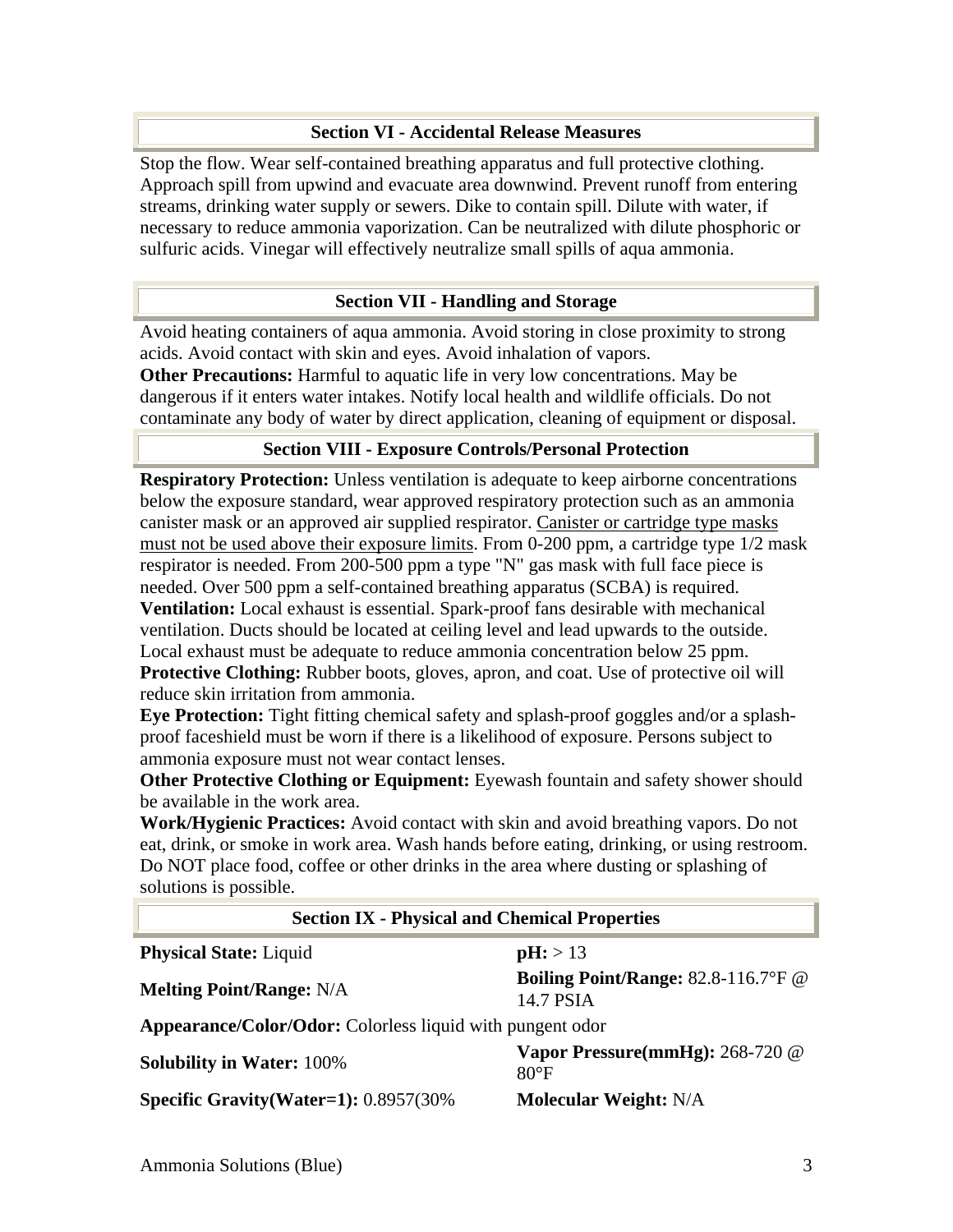solution)-0.9261(20% solution)  $\omega$  60° F

**Vapor Density(Air=1):** 0.6 @ 32°F **% Volatiles:** 25-30%

**Weight/Gallon (Lbs.):** 7.46-7.71 **Baume'** @ 60°F: 21.17 (20% solution) - 26.31 (30% solution)

**How to detect this compound :** Smell. The odor threshold for Aqua Ammonia is 1-5 ppm.

## **Section X - Stability and Reactivity**

**Stability:** Stable **Hazardous Polymerization:** Will not occur

**Conditions to Avoid:** Heat, open flames, and electrical equipment and fixtures which are not vapor-proof or grounded.

**Materials to Avoid:** Contact with mercury, chlorine, bromine, iodine, calcium, silver oxide, or hypochlorite can form explosive compounds.

**Hazardous Decomposition Products:** Ammonia is lightly reactive, easily undergoing oxidation, substitution and additional reactions. Combustion of ammonia will yield small amounts of nitrogen and water.

## **Section XI - Toxicological Information**

**Toxicity by Ingestion:** Oral rat, LD50: 350 mg/kg

# **Section XII - Ecological Information**

N/A

#### **Section XIII - Disposal Considerations**

Consult Federal, State, or Local authorities for proper disposal procedures.

**Section XIV - Transport Information**

**DOT Proper Shipping Name:** Ammonia Solutions or Ammonium Hydroxide **DOT Hazard Class/ I.D. No.:** 8, UN2672, III

#### **Section XV - Regulatory Information**

**Short Term Inhalation Limits:** (Ammonia gas) 100 ppm for 30 min.; 500 ppm for 10 min.

**IDLH Value\*:** 300 ppm \*The Immediately Dangerous to Life and Health Value **Reportable Quantity:** 1000 Pounds (454 Kilograms) (134 Gal.) **NFPA Rating:** Health - 3; Fire - 1; Reactivity - 0 0=Insignificant 1=Slight 2=Moderate 3=High 4=Extreme **Carcinogenicity Lists: NTP:** No **IARC Monograph:** No **OSHA Regulated:** Yes